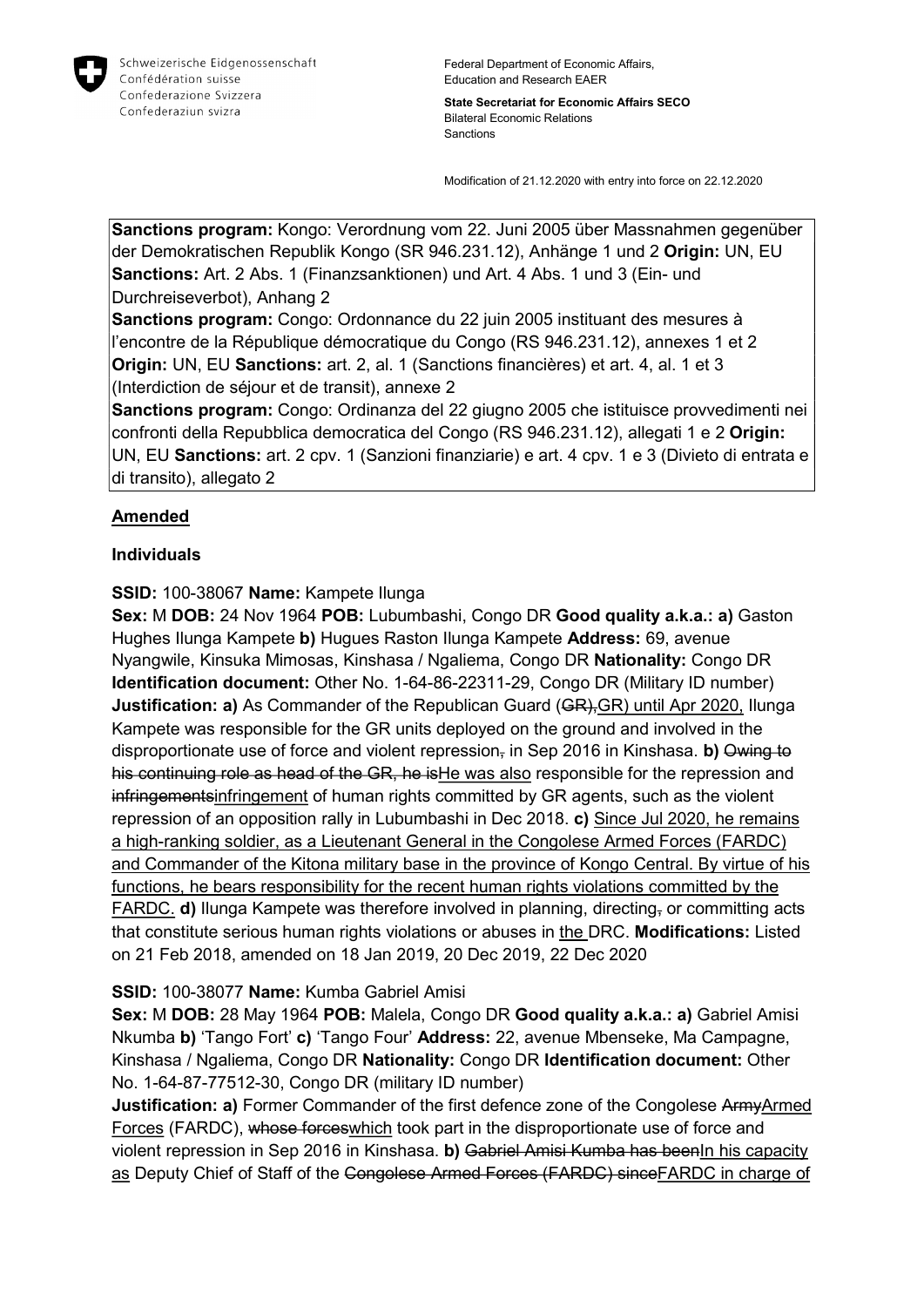operations and intelligence from Jul 2018 to Jul 2018, with responsibility for operations2020, and intelligence. Owingowing to his rolesenior duties as Inspector General of the FARDC since Jul 2020, he bears responsibility for the recent human rights violations committed by the FARDC. c) Gabriel Amisi Kumba was therefore involved in planning, directing, or committing acts that constitute serious human rights violations or abuses in the DRC. Modifications: Listed on 21 Feb 2018, amended on 18 Jan 2019, 20 Dec 2019, 22 Dec 2020

### SSID: 100-38091 Name: Luyoyo Ferdinand Ilunga

Sex: M DOB: 8 Mar 1973 POB: Lubumbashi, Congo DR Address: 2, avenue des Orangers, Kinshasa / Gombe, Congo DR Nationality: Congo DR Identification document: Passport No. OB0260335, Congo DR, Date of issue: 15 Apr 2011, Expiry date: 14 Apr 2016 **Justification: a)** As Commander of the anti-riot unit called the Légion Nationale d'Intervention of the Congolese National Police (PNC),PNC) until 2017, and Commander of the unit responsible for the protection of institutions and high-ranking officials within the PNC until Dec 2019, Ferdinand Ilunga Luyoyo was responsible for the disproportionate use of force and violent repression in Sep 2016 in KinshasaKinshasa, and bears responsibility for the subsequent human rights violations committed by the PNC. b) Ferdinand Ilunga Luyoyo has been Commander of the PNC unit responsible for the protection of institutions and highranking officials since Jul 2017. Owing to his role, he bears responsibility for the recentwas therefore involved in planning, directing or committing acts that constitute serious human rights violations committed byor abuses in the PNGDRC. c) Ferdinand Ilunga Luyoyo was therefore involvedhas retained his rank of General and remains active on the public scene in planning, directing, or committing acts that constitute serious human rights violations or abuses inthe DRC. Modifications: Listed on 21 Feb 2018, amended on 18 Jan 2019, 20 Dec 2019, 22 Dec 2020

# SSID: 100-38104 Name: Kanyama Célestin

Sex: M DOB: 4 Oct 1960 POB: Kananga, Congo DR Good quality a.k.a.: a) Kanyama Tshisiku Celestin b) Kanyama Celestin Cishiku Antoine c) Kanyama Cishiku Bilolo Célestin d) Esprit de mort Address: 56, avenue Usika, Kinshasa / Gombe, Congo DR Nationality: Congo DR Identification document: Passport No. OB0637580, Congo DR, Date of issue: 20 May 2014, Expiry date: 19 May 2019

Justification: a) As Commissioner of the Congolese National Police (PNC), Célestin Kanyama was responsible for the disproportionate use of force and violent repression in Sep 2016 in Kinshasa. b) In Jul 2017, Célestin Kanyama was appointed Director-General of the National Police'sPNC's training schools. Owing to his role as a senior PNC official, he bears responsibility for the recent human rights violations committed by the PNC. One example is the intimidation and deprivation of freedom imposed on journalists by police officers in Oct 2018, after the publication of a series of articles on the misappropriation of police cadet rations, and the role that GeneralCélestin Kanyama played in these events. c) Célestin Kanyama was therefore involved in planning, directing, or committing acts that constitute serious human rights violations or abuses in the DRC. Other information: Was granted Schengen visa no 011518403, issued on 2.7.2016. Modifications: Listed on 21 Feb 2018, amended on 18 Jan 2019, 20 Dec 2019, 22 Dec 2020

### SSID: 100-38116 Name: Numbi John

Sex: M DOB: 16 Aug 1962 POB: Jadotville-Likasi-Kolwezi, Congo DR Good quality a.k.a.: a) John Numbi Banza Tambo b) John Numbi Banza Ntambo c) Tambo Numbi Address: 5,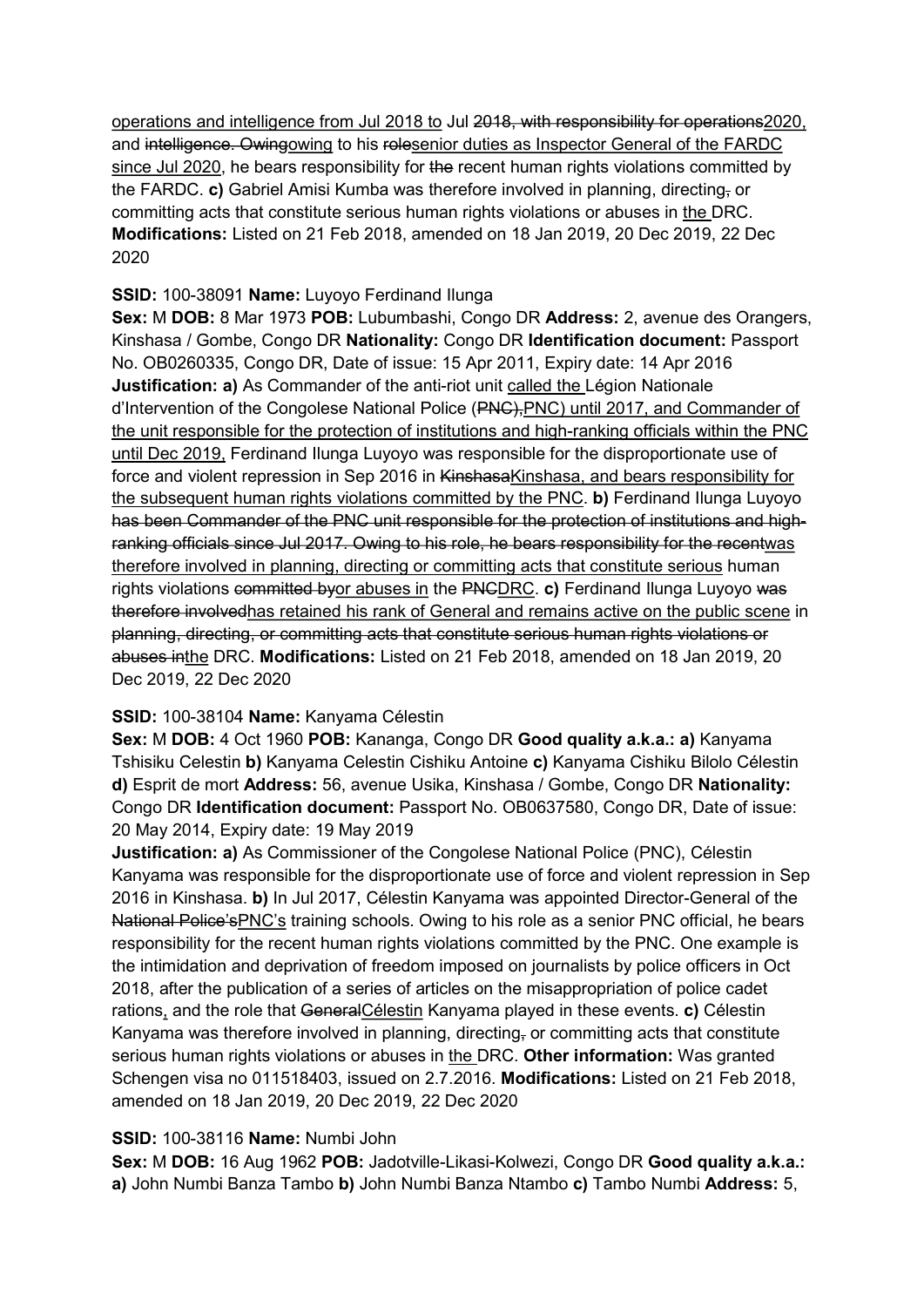avenue Oranger, Kinshasa / Gombe, Congo DR Nationality: Congo DR Justification: a) John Numbi has been Inspector-Generalwas Inspector General of the Congolese Armed Forces (FARDC) sincefrom Jul 20182018 until Jul 2020. Owing to his role, he bears responsibility for the recent human rights violations committed by the FARDC, such as disproportionate violence committed in Jun-Julagainst illegal miners from Jun to Jul 2019 committed by FARDC troops under his direct authority against people who were mining illegallyauthority. b) John Numbi was therefore involved in planning, directing, or committing acts that constitute serious human rights violations or abuses in the DRC. c) John Numbi retains a position of influence in the FARDC, especially in Katanga, where serious human rights violations committed by the FARDC have been reported. Modifications: Listed on 21 Feb 2018, amended on 18 Jan 2019, 20 Dec 2019, 22 Dec 2020

#### SSID: 100-38146 Name: Boshab Evariste

Sex: M DOB: 12 Jan 1956 POB: Tete Kalamba, Congo DR Good quality a.k.a.: Evariste Boshab Mabub Ma Bileng Address: 3, avenue du Rail, Kinshasa / Gombe, Congo DR Nationality: Congo DR Identification document: Diplomatic passport No. DP0000003, Congo DR, Date of issue: 21 Dec 2015, Expiry date: 20 Dec 2020

**Justification: a)** In his capacity as Vice Prime Minister and Minister of Interior and Security from Dec 2014 to Dec 2016, Evariste Boshab was officially responsible for the police and security services and for coordinating the work of provincial governors. In this capacity, he was responsible for arrests of activists and opposition members, as well as disproportionate use of force, including between Sep 2016 and Dec 2016 in response to demonstrations in Kinshasa, which resulted in a large number of civilians being killed or injured by security services. b) Evariste Boshab was therefore involved in planning, directing, or committing, acts that constitute serious human rights violations or abuses in the DRC. c) Evariste Boshab also played a part in the exploitation and aggravation of the crisis in the Kasai region, where he maintains a position of influence, particularly since becoming senator of Kasai in Mar 2019. Other information: Schengen visa expired on 5.1.2017. Modifications: Listed on 21 Feb 2018, amended on 18 Jan 2019, 20 Dec 2019, 22 Dec 2020

#### SSID: 100-38167 Name: Mupompa Alex Kande

Sex: M DOB: 23 Sep 1950 POB: Kananga, Congo DR Good quality a.k.a.: a) Alexandre Kande Mupomba b) Kande-Mupompa Address: a) Messidorlaan 217/25, 1180 Uccle, Belgium b) 1, avenue Bumba, Kinshasa / Ngaliema, Congo DR **Nationality: a)** Congo DR b) Belgium Identification document: Passport No. OP0024910, Congo DR, Date of issue: 21 Mar 2016, Expiry date: 20 Mar 2021

Justification: a) As Governor of Kasai Central until Oct 2017, Alex Kande Mupompa was responsible for the disproportionate use of force, violent repression and extrajudicial killings committed by security forces and the PNCCongolese National Police (PNC) in Kasai Central from Aug 2016, including killings in the territory of Dibaya in Feb 2017. b) Alex Kande Mupompa was therefore involved in planning, directing, or committing acts that constitute serious human rights violations or abuses in the DRC. c) Alex Kande Mupompa also played a part in the exploitation and aggravation of the crisis in the Kasai region for which he was a representative until Oct 2019 and in which he maintains a position of influence throughas leader of the Congrès des alliés pour l'action au Congo (CAAC) which is part of the provincial government of Kasai. Modifications: Listed on 21 Feb 2018, amended on 24 Apr 2018, 18 Jan 2019, 20 Dec 2019, 22 Dec 2020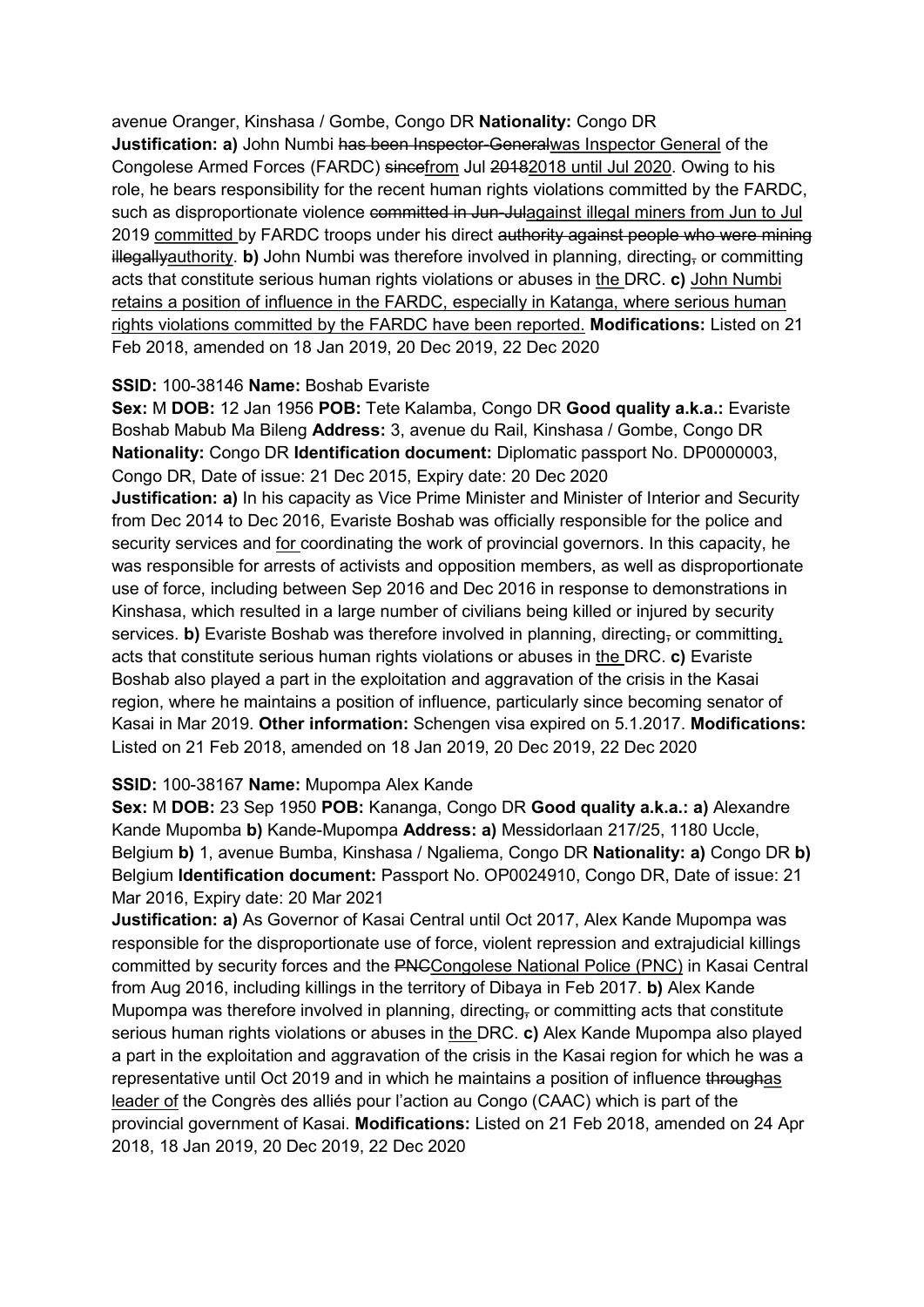#### SSID: 100-38181 Name: Musonda Jean-Claude Kazembe

Sex: M DOB: 17 May 1963 POB: Kashobwe, Congo DR Address: 7891, avenue Lubembe, Quartier Lido, Lubumbashi, Haut-Katanga, Congo DR Nationality: Congo DR Justification: a) As Governor of Haut-Katanga until Apr 2017, Jean-Claude Kazembe Musonda was responsible for the disproportionate use of force and violent repression committed by security forces and the PNCCongolese National Police (PNC) in Haut-Katanga, including between 15 and 31 Dec 2016, when 12 civilians were killed and 64 were injured as a result of the use of lethal force by security forces including PNC agents in response to protests in Lubumbashi. b) Jean-Claude Kazembe Musonda was therefore involved in planning, directing, or committing acts that constitute serious human rights violations or abuses in the DRC. c) Jean-Claude Kazembe Musonda is the leader of the CONAKAT party, which is part ofhas remained loyal to the coalition under former President Joseph Kabila.Front Commun pour le Congo (FCC). Modifications: Listed on 21 Feb 2018, amended on 18 Jan 2019, 20 Dec 2019, 22 Dec 2020

#### SSID: 100-38217 Name: Ruhorimbere Éric

Sex: M DOB: 16 Jul 1969 POB: Minembwe, Congo DR Good quality a.k.a.: a) Eric Ruhorimbere Ruhanga b) Tango Two c) Tango Deux Address: Mbujimayi, Kasai Province, Congo DR Nationality: Congo DR Identification document: a) Other No. 1-69-09-51400- 64, Congo DR (Military ID number) b) Passport No. OB0814241, Congo DR **Justification: a)** As Deputy Commander of the 21st military region from Sep 2014 to Jul 2018, Éric Ruhorimbere was responsible for the disproportionate use of force and extrajudicial killings perpetrated by FARDC forces, notablythe Congolese Armed Forces (FARDC), in particular against the Nsapu militia and women and children. b) Éric Ruhorimbere has been the Commander of the Nord Equateur operational sector since Jul 2018. Owing to his role, he bears responsibility for the recent human rights violations committed by the FARDC. c) Éric Ruhorimbere was therefore involved in planning, directing, or committing acts that constitute serious human rights violations or abuses in the DRC. Modifications: Listed on 21 Feb 2018, amended on 18 Jan 2019, 20 Dec 2019, 22 Dec 2020

## SSID: 100-38230 Name: Emmanuel Ramazani Shadari

Sex: M DOB: 29 Nov 1960 POB: Kasongo, Congo DR Good quality a.k.a.: a) Emmanuel Ramazani Shadari Mulanda b) Shadary Address: 28, avenue Ntela, Mont Ngafula, Kinshasa, Congo DR Nationality: Congo DR

**Justification: a)** As Vice Prime Minister and Minister of Interior and Security until Feb 2018. Emmanuel Ramazani Shadari was officially responsible for the police and security services and for coordinating the work of provincial governors. In this capacity, he was responsible for the arrests of activists and opposition members, as well as for the disproportionate use of force, such as the violent crackdown on members of the Bundu Dia Kongo (BDK) movement in Kongo Central, the repression in Kinshasa in Jan-Febfrom Jan to Feb 2017 and the disproportionate use of force and violent repression in the Kasai provinces. b) In this capacity, Emmanuel Ramazani Shadari was therefore involved in planning, directing, or committing acts that constitute serious human rights violations or abuses in the DRC. c) Since Feb 2018, Emmanuel Ramazani Shadari has been permanent secretary of the Parti du peuple pour la reconstruction et le développement (PPRD) since Feb 2018,PPRD), the main party in the coalition under former President Joseph Kabila. Modifications: Listed on 21 Feb 2018, amended on 18 Jan 2019, 20 Dec 2019, 22 Dec 2020